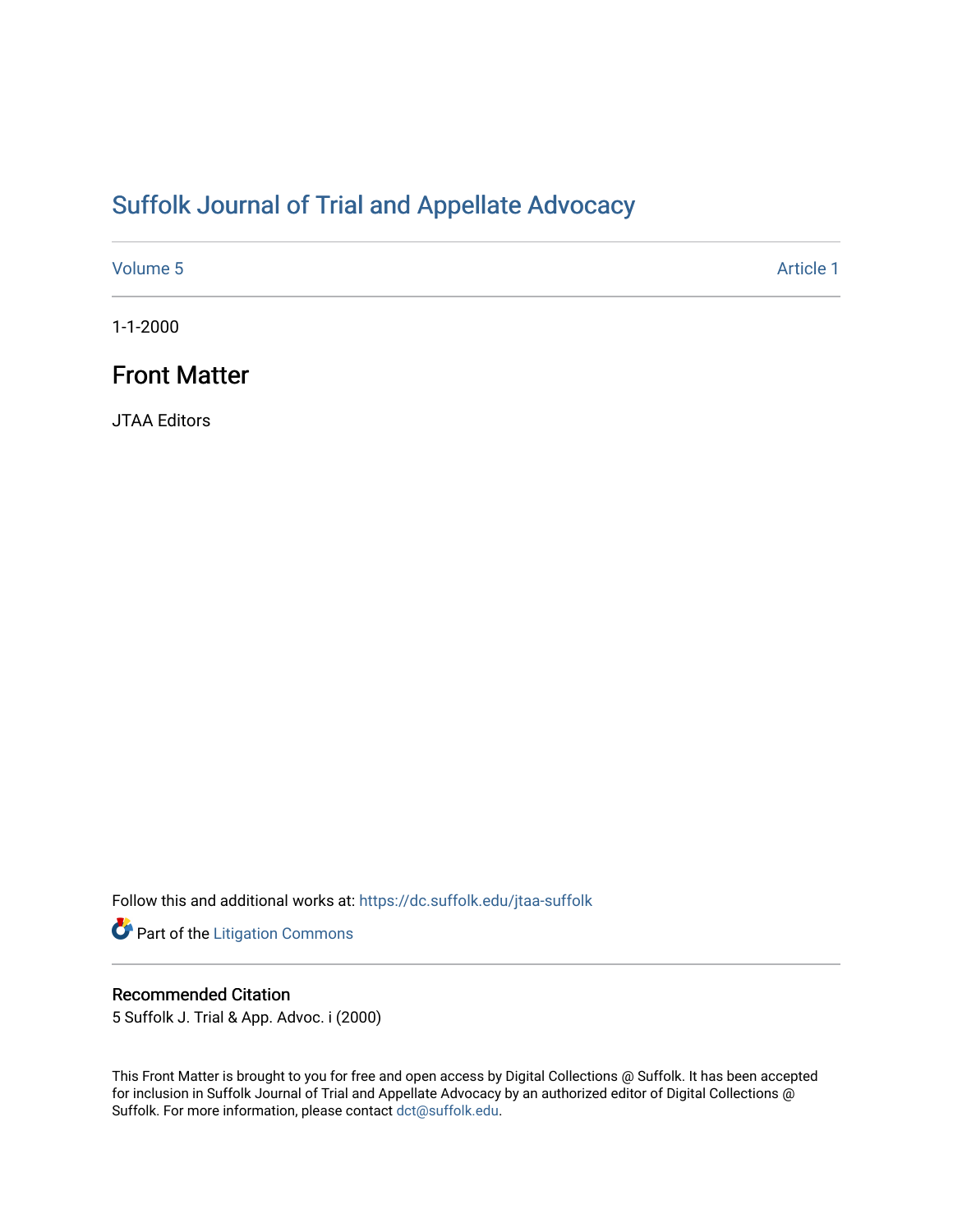MOOT **COURT** BOARD

# **SUFFOLK JOURNAL OF TRIAL & APPELLATE ADVOCACY**

**Volume V 2000**



**SUFFOLK** UNIVERSITY LAW **SCHOOL** © Copyright Suffolk University 2000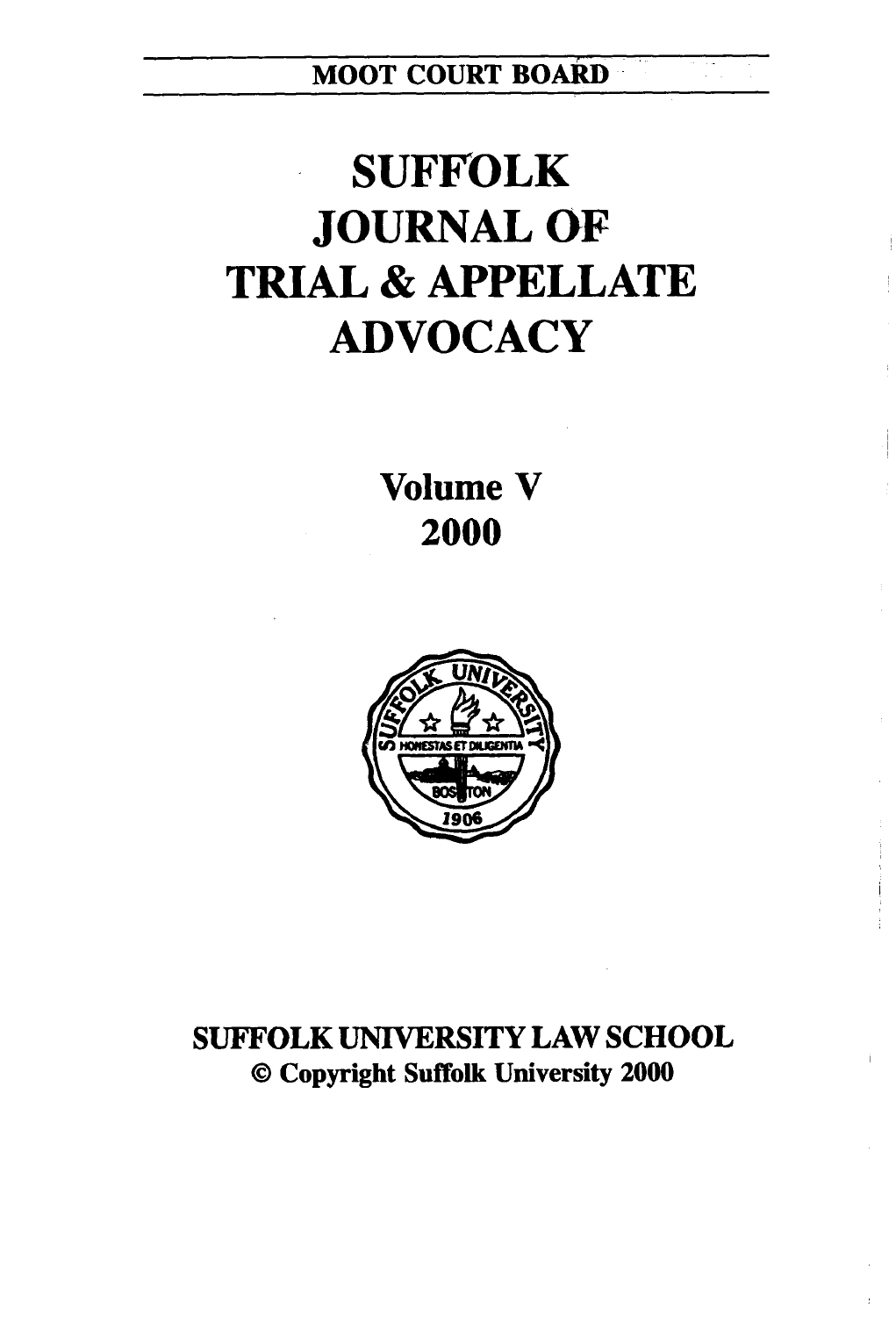*SUFFOLK JOURNAL OF TRIAL& APPELLATE ADVOCACYis* published annually by the Suffolk University Law School Moot Court Board, 120 Tremont Street, Boston, Massachusetts 02108.

© Copyright Suffolk University 2000

Except as otherwise provided, articles in this issue may be copied for classroom use if **(1)** copies are distributed at or below cost; (2) author and publication are clearly identified; **(3)** each paper contains proper notice of copyrights; and (4) the *Suffolk Journal of Trial & Appellate Advocacy* is notified of such use.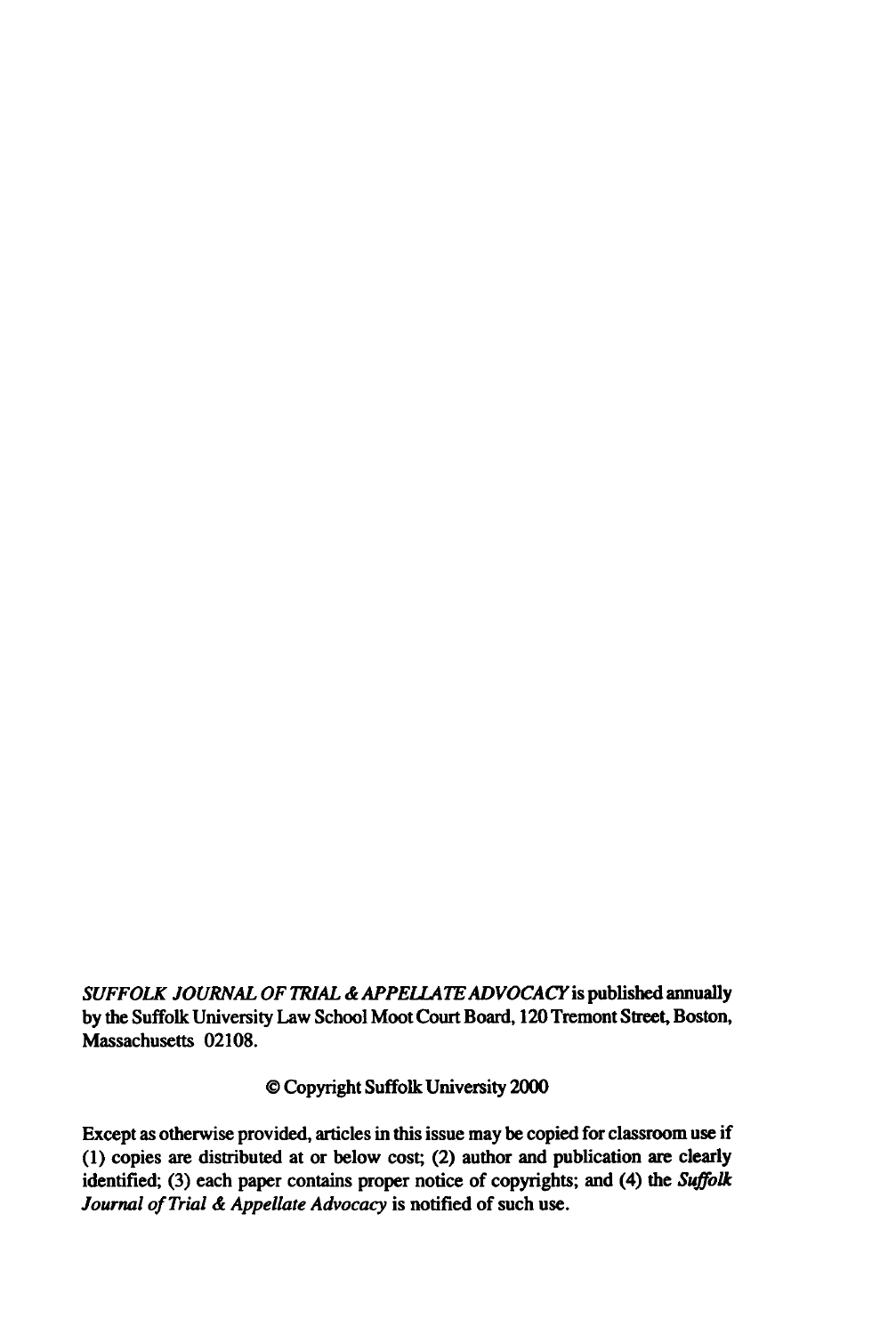#### **UNIVERSITY ADMINISTRATION**

David J. Sargent, JD, LLD (Hon.), President Francis X. Flannery, BSBA, MBA, CPA, Vice President and Treasurer Marguerite J. Dennis, BA, MA, Vice President for Development and Enrollment

#### **LAW SCHOOL ADMINISTRATION**

Robert H. Smith, BA, JD, Dean John C. Deliso, BS, JD, Associate Dean Bernard M. Ortwein, BA, JD, LLM, Associate Dean Marc G. Perlin, BA, JD, Associate Dean Bernadette Feeley, BS, JD, Dean of Students Lorraine D. Cove, Law Registrar, Assistant to the Dean Gail G. Brickley, Associate Registrar Gail N. Ellis, BA, JD, Dean of Admissions Kristina Grano, BA, MA, Admissions Officer James P. Whitters, III, BA, JD, Director of Career Services Mary Karen Rogers, BS, MS, Associate Director of Career Services Maureen Ricciuti, BA, MA, Assistant Director of Career Services Mary Catherine McGurrin, BS, JD, Career Counselor Michelle Dobbins, BS, MBA, Recruitment/Marketing Manager Career Services Cheryl L. Conner, BA, MA, JD, Assistant Director of Internship Program/Public Interest Advisor Katherine A. Gay, BA, MBA, Director of Financial Aid Lynnda Cedar, Manager of Loan Processing & Systems Helen Logan, Financial Aid Counselor Marilyn L. Morehouse, BSBA, MEd, Director; Administration and Support Services Carole Wagan, BA, JD, Director, Advanced Legal Studies Gina Gaffney, BSBA, Director, Computer Resource Center Kathleen E. Vinson, BA, JD, Director, Legal Practice Skills Program Elizabeth M. McKenzie, BA, MSLS, JD, Law Librarian and Associate Professor Herbert N. Ramy, BA, JD, Acting Director, Writing Assistance and Academic Support Program

#### **RESIDENT FACULTY**

Marie Ashe, BA, Clark University; MA, Tufts University; JD, University of Nebraska; Professor of Law Jeffery Atik, AB, University of California-Berkeley; PhD, Universidad Autonoms de Madrid; JD, Yale University; Professor of Law R. Lisle Baker, AB, Williams College; LLB, Harvard University; Professor of Law Carter G. Bishop, BS, Ball State University; MBA, JD, Drake University; LLM, New York University; Professor of Law Karen Blum, BA, Wells College; JD, Suffolk University; LLM, Harvard University; Professor of Law Eric D. Blumenson, BA, Wesleyan University; JD, Harvard University; Professor of Law Barry Brown, AB, MEd, JD, Harvard University; Professor of Law Stephen J. Callahan, AB, Middlebury College; JD, Suffolk University; Professor of Law, Coordinator of Clinical Programs<br>Rosanna Cavallaro, AB, JD, Harvard University; Associate Professor of Law Gerard J. Clark, BA, Seton Hall University; JD, Columbia University; Professor of Law, Director of Internship Program William T. Corbett, AB, Providence College; MBA, Boston College; JD, Suffolk University; LLM, Boston University; Associate Dean and Professor of Law Joseph D. Cronin, AB, MA, Boston College; JD, Boston University; Professor of Law Kate Nace Day, BA, Manhattanville College; JD, University of California, Berkeley; Professor of Law Victoria J. Dodd, BA, Radcliffe College; JD, University of Southern California; Professor of Law Malcolm M. Donahue, AB, Harvard University, JD, Boston University, LLD (Hon.), Roger Williams College; Professor of Law Steven M. Eisenstat, BA, MEd, State University of New York-Buffalo; JD, Northeastern University; Professor of Law Clifford E. Elias, BA, Yale University; JD, Boston University; Professor of Law Valerie C. Epps, BA, University of Birmingham, England; JD, Boston University; LLM, Harvard University; Professor of Law John E. Fenton, Jr., AB, College of the Holy Cross; JD, Boston College; LLM, Harvard University; Dean and Professor of Law Steven Ferrey, BA, Pomona College; MA, JD, University of California-Berkeley; Professor of Law Thomas Finn, BA, Brown University; JD, Georgetown University; Professor of Law Joseph Franco, BA, University of Notre Dame; MA, JD, Yale Law School, Associate Professor of Law Joseph Glannon, BA, MAT, JD, Harvard University; Professor of Law Dwight Golann, BA, Amherst College; JD, Harvard University; Professor of Law Marc D. Greenbaum, BA, Rutgers University; JD, Boston College; Professor of Law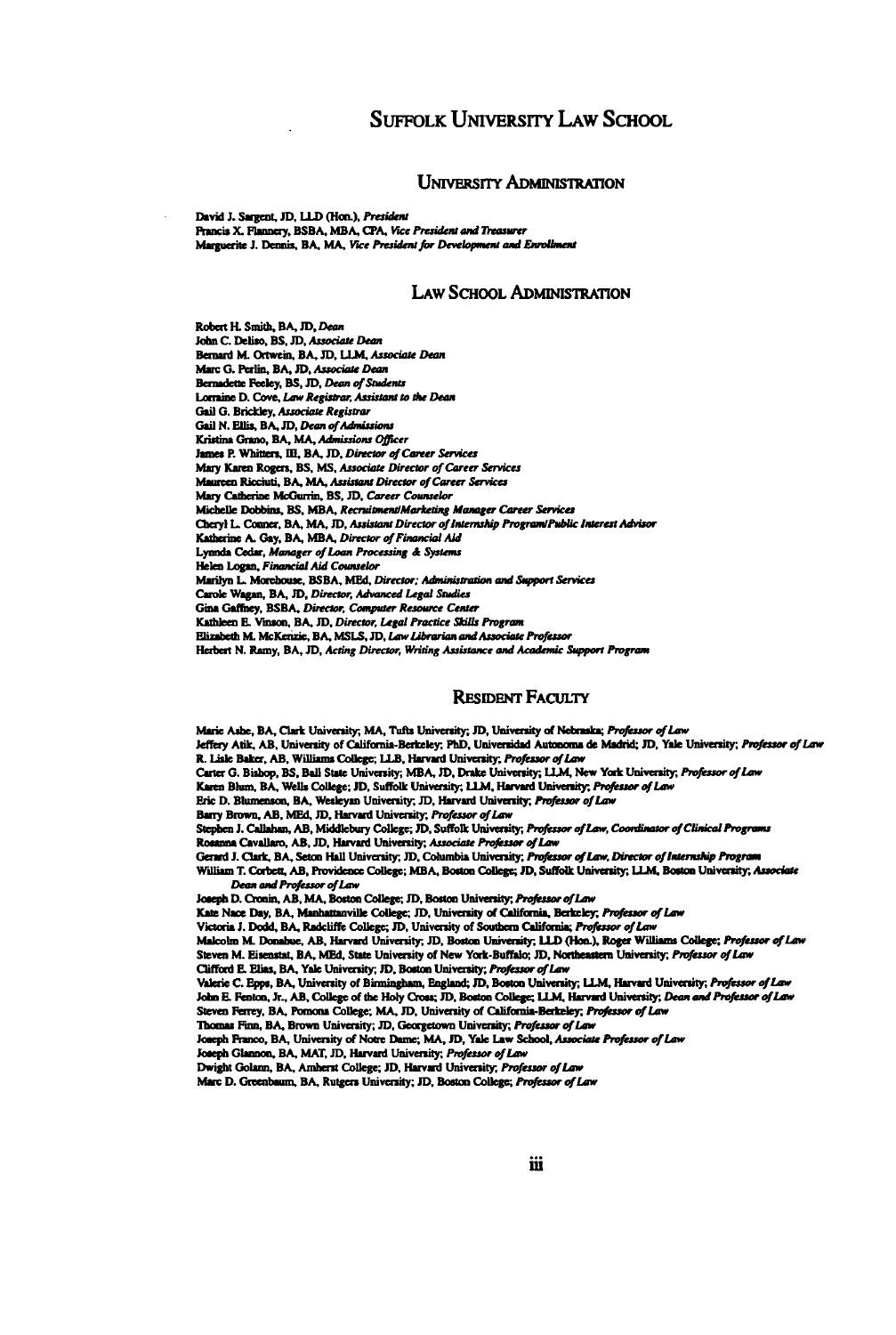*Stephen* C. **Hicks.** MA. .118. Downing Collcgc; Cambridge, **England,** *U.M* University **of** Virsinis; *P-fes OfLaw* **Cecil J. Hum. I,** *AB.* Harvad University, **JD,** Boston College Law School; *Viting Associate Profasor* ofLaw

**Cateri T. Judge, BBA,** Boston University, **ID, LLM.** Suffolk University: *Professor of Law*

Benjamin Kaplan, AB, City College of New York; LLB, Columbia University; LLD (Hon.) Harvard University; *Distingais hed Professor ofLaw*

Beard V. Keenan, **BA, College** of the Holy Cross; **JD,** Georgetown University; **LLM,** Columbia University; *Professor ofLaw* **Charles** P. Kindregan **k.** BA. MA. LaSalle University **JD.** Chkago-Kent College of Law of the Illinois **Institute** of Tocaoogy; **UJ.I,** Northwestern University; *Professor of Law*

**Thomas F.** Lambet. Jr., *AB,* **LLB,** University of Califoinia-Los **Angeles;** BA. **BCL, MA,** Oxford Universiti, *Dirtisgsished Proifessor of Law*

Hesbert Leeelman. AN. Northeastern University; **JD.** Boston University; **LLM.** New **York** University; *Pnfessor of Law* **Joseph** P. McEttrick, AB. **JD.** Boston College; **MPA. Harvard** Univesity, *Professor ofLaw*

Stephen Michael MciJohn. BA. **ID, Northwestern** University; *Associate Professor ofLaw*

Elizabeth **M.** McKenzie. **BA,** Transylvania University; **JD, MSLS,** University of Kentuck, *Director ofLaw Library and Associate Pofesso ofLaw*

Jice Mueller, **BS,** Virginia Polyechnic **Institute; JD,** William Mitchell **College** of Law, *Ass seat Professor of Law*

Russell **G.** Murphy, **BA,** University of Massachusetts; **JD,** Suffolk University; *Professor ofLaw*

John *J.* Nolan, *BS.* College of **the** Holy Cros- **JD,** Suffolk University, **LLM,** Hamd University; *Professor ofLaw*

Bernard M. Ortwein, BA, University of Richmond; JD, Suffolk University; LLM, Harvard University; Associate Dean and *Professor ofLaw*

**Marc .** Perlin. BA, Boston University; *ID.* Northeastern University; *Professr ofLaw*

Richard M. Perlmutter. AN. Tufts Univcrsity, LLB. Harvard University; *Professor of Law*

Richard **U.** Pizzano, AN, **JD,** Suffolk University; *Professor of Law*

Anthony P. Polito, **BS.** Massachusetts Institute of Tchnmology; **JD,** Harvard University; LLM, New York University; *Assistant* **Professor** of Law

Donald L **Polk. BS,** MSW, Fordham University; **JD,** Suffolk University; itsiftg *Associate Profesor of Law*

**Elbert** L Robertson, **BA,** Brown University; MA. University of Pesnsylvania, Wharton School of Businesi- **JD,** Colunbia University School of *Law; Assistant Professor of law*

Charles **E.** Rounds. Jr., BA. Columbia University;, *JD,* Suffolk University, *Professor of Law*

**Michael** Rusted, BA. University of North Dakota; MA. University of Mryland; Ph). **Boston** College; *3D.* Suffolk University; LI.M. Harvard University; Professor of Law

Anthony *B. Sandoe. AB,* Williams College; *3D, Boston College, Professor of Law*

David J. Sargent, JD, LLD (Hon.), Suffolk University; *President and Professor of Law* 

John I. **Shermm BS,** Georgetown University; **ID.** Harvard University; **LLM,** Boston University; *Professor ofLaw*

*Inda* **Sandstroin Simaed, BS,** University of Delaware; **JD,** Boston College; *Associate Professor of Law*

Tommy F. Thompson, BS, University of Notre Dame; JD, Indiana University; Professor of Law

Richard Vacco. **AB,** Colby College; **3D.** Suffolk University; *Pmfessor of Law*

Robert **P.** Wasson, Jr., **AB. JD.** Harvard University; *Professor of Law. (V'bting Professor Cleveland* **Marshali** *College of Law 1997-1998)*

**Timothy** Wilon. **AB JD, LLM,** Harvard University;, *Professor ofLaw*

**Jeiffey D.** Winenberg, BA. San **Prsncisco** State University; **JD.** University of California-Hastings; *Professor of Law*

David **C.** Yamads, **BA,** Valparaiso University, Indiam; **ID,** New York University, *Associate Professor of Law*

#### UNIVERSITY PROFESSOR

Hon. Joseph R. Nolan, BS, LLB, Boston College

#### PROFESSORS EMERITI

Edward **J.** Bander. AN., **11.** Boston University, **MLS.** Sinnmons College

**tharls** M. Bunin, **BS,** University of Massachusetts; **JD.** Boston University

Brim **T.** Callahan. AB. **LLB.** Boston **College**

Alfred I. Maleson, BS, Johns Hopkins University; JD, University of Maryland; LLM, Harvard University

Thoms **J.** McMahon, **AB.** College of **the** Holy Cros **JD.** Georgetown University

Patricia Brown. BA. MBA. JD. Suffolk University: MTS, Gordon-Conwell Theological Seminary: Law Librarian Emeritus

#### **ADJUNCT FACULTY**

Peter Ambrosini, AB, College of the Holy Cross; JD, Boston College Anthony **J.** Antonellis. **BA,** Wesleyan University; *ID.* Suffolk University John A. Armstrong, BS. Bentley College; MBA. Pace University; PhD, Boston University

Ftancis **J.** *Bedard,* BA. Assumption College; **JD.** Suffolk University; **LI.M, Tax,** New York University

Susm **A. Beineke, BS.** Boston University. **JD,** Suffolk University; **I.LM** Boston University

**Dianne** Bissonete **BA.** University of Massachusetts; MA, University of Maryland, **JD,** Suffolk **University**

Max Batein, **BS,** Colegio Nacional Mariano Moreno; **MD,** Universidad **De** Medicia **De** Buenos **Aires; JD. Suffolk** University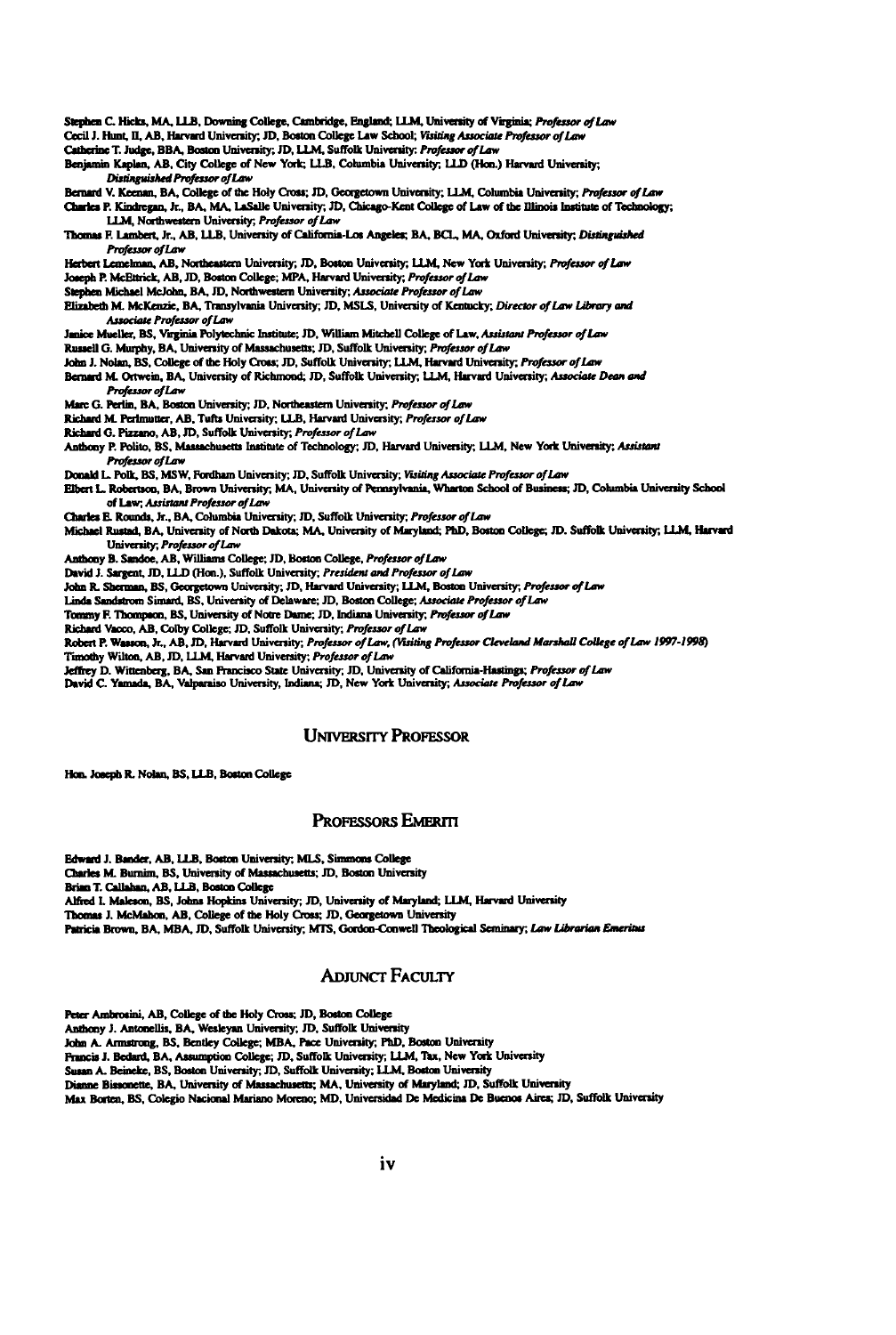Hon. Raymond J. Brassard, AB, JD, Boston College Melaie Brown, BA, **Weilletcy** College; **ID,** University of **Vrginia Candidalt** for Marians **of** Law, Tuft University, Fletcher School of Government Michael R. Brown, BA, Bowdoin College; JD, Columbia University Brian P. Burke, BA. Boston College; JD, Georgetown University **Michelle Caron, BS,** University of New Hampshire; **JD.** Suffolk University. LLM, Boston University Dragan M. Cetkovic, JD, Suffolk University; LLB, Zagreb University; LLM, Boston University Thomas J. Chappell, BA, MA, State University of NY at Stonybrook; JD, Boston College **Stephen** Y. Chow, **AB, MS.** Harvard University; **JD,** Columbia University Henry Clay, AB, Dartmouth College; JD, Boston University John **B.** Cocran. **BA.** Hobt College; MA, Rutgers University: **3D. Suffolk** University **Cheryl** L Com **.** BA, **Mount** Holyoke **College;** MA, University **of** Michigan; **JD.** Harvard University Lynda M. Connolly, AB, College of William & Mary; JD, Boston College **T.** Richard **Coffe.** AB. Providence College; **JD.** Suffolk University Mary **Decey** White, **AB.** College of the Holy **Cross; JD,** Suffolk University: **LL.** Boston Untversrty Debra DeVaughn, BA, Wellesley College; **JD,** Boston College Thomas Dickinson, **AB.** College of the Holy **Croes;** *JD,* Suffolk University Hon. Gordon L. Doenfer, BA, Amherst College; LLB, Harvard University Marguerite Doen **BS,** Boston College; **JD, Boston** College Terrence B. Downes, AB, Harvard University; JD, Suffolk University Thomas **M.** Finesran, **BS.** Northeatern University; **JD** Boston College Robert Fitzpatrick. **BS. MS.** University of San **Fraccrisc.** *JD.* Suffolk University **Brian** P. Flanagan BA, Tufts University; **JD,** Catholic University Jacob Frank, BS, Rensselaer Polytechnic Institute; LLB. American University Hon. frsock Pettir, **AB. MA.** University of New Hampshire; **JD,** Boston **College Sally** Gaglini, BA, Brandeis University; **JD,** Suffolk University Hon. Linda Giles, BS, McGill University; JD, New England School of Law Hon. Edward **M.** Ginsburg. **AB, JD,** Harvard University Fred'ck **T. Golder.** *BA,* University of Massachusetts; **LLB,** Suffolk University, **LLM.** New York **Umiversity Hon.** Robert **J.** HaIlisy, **AB, LIJ.** Harvard University Han. William **C.** Hillonm **JD, LLM. Boson** University Thomas Holland, **BA, MA, PhD.** University of **Nebrska; 3D.** Harvard University Stephen Honihan, BBA. University of Law Notre Dame; **JD.** Boston **College; LLM.** Boston Unrversrty; **CPA** Brian Hurley, **Al,** College of dre Holy **Cross;** *JD,* Suffolk University **Hon. Joh J.** Irwin, Jr., **AB,** LLB, Boston **Collcge** Cheryl **A.** Jacques **BS.** Boston College; **JD.** Suffolk University James **A. Janda,** BS, LaSalle College; *JD,* Dickinson School of Law Eddie Jenkins. **BA.** College of **the** Holy Cros; **JD.** Suffolk University **Francis .** Johnson. BA. **St** Thomas **Aquinas College; JD,** Suffolk University Brian **Kelly, BS,** University of Notre **Dame; D,** Suffolk University **Paul Kelly, AB.** College of the Holy **Cross;** *JD,* Suffolk University William F. **Kennedy.** Jr., BA, College of **the** Holy **Cross;** *JD,* Suffolk University Comeron **Kety.** BA, Harvard University; **3D.** Boston **College** Anil Khosla, AB, JD, Harvard University James Kraanoo, **AB,** Harvard University; MA, Northeastern University; **JD,** University of Chicago Demis Lacroix, **AB, 3D,** Boston **College Mary E.** Landergan, BA, Wellesley College, **MA,** Univemity College, Dublin, Ireland; **JD, Coumbia** University Hon. **Paul K.** Leary, **BA, JD,** Suffolk Univerity Leonard L. Lewin, BA, JD, Suffolk University David **A.** Lowy. BA, University of Massachusetts; **JD,** Boston **University** Hon. Bonnie Griffin, BA, Regis College; JD, Suffolk University Hon. Jehn **G.** Martin, **AB.** Harvard University; MBA. **Babson** College; **JD.** Suffolk University Walter H. McLaughlin, Jr., AB, JD, Harvard University **Timothy F.** McAllisler, BA, Williams College; **JD,** University of Pensylvania Stephen **R.** McNaught. BSBA, Boston College; MBA, **JD,** Suffolk University Sheila H. Mondshein, BA, Barnard College; JD, Boston University Alex L. Moschella, BA, Villanova University; JD, Suffolk University Ronald **E.** Myrick, **BS,** University of Louisville; **MS,** Arizona Strat University; **JD,** Loyola University of Chicago **F.** Melvin Nash BA, Brandeis University; **JD,** Boston College **Alfred** J. O'Donovan, **AB,** Holy **Cross** College; **JD,** Suffolk University, **LLM.** New York University **A.** Jo n Pappalardo. **BA,** Bowdoin College: **JD,** Suffolk University Hon. James Oueenan, BA, JD, Boston College Robert L Quinan. **BS,** Boston **College: LI,** Suffolk University Louis **Rizoll,** BA, College of the Holy Cross; **3D,** Suffolk **University Mitchel S.** Ross, **BS,** Comell University; **JD,** Harvard University Hon. Robert C. Rufo, BS, Boston College; JD, Suffolk University **Edlm Sclff,** *BS,* University **of** Connecticut; **JD,** Georgetown University Hon. Karyn Scheier, BA, Simmons College; JD, New England School of Law Ivy V. **Schmn, BS,** University of Miami; **MS.** University of Houston; **JD,** Suffolk University **Tikry** Philip Segal, **BA, Amherst** College; **LLB. Yale** University Kathryn **S.** Shea. AB, HarvardlRadcliffe; **JD,** Boston College Martha Siegel, BA, University of Wisconsin; MAT, EdD, JD, Harvard University Christopler **J. Supple, BA, College** of the Holy Cross; **JD,** Duke University Joel **B.** Swct, BA, **Colby** College; **JD,** Suffolk University; **LLM.** Boston University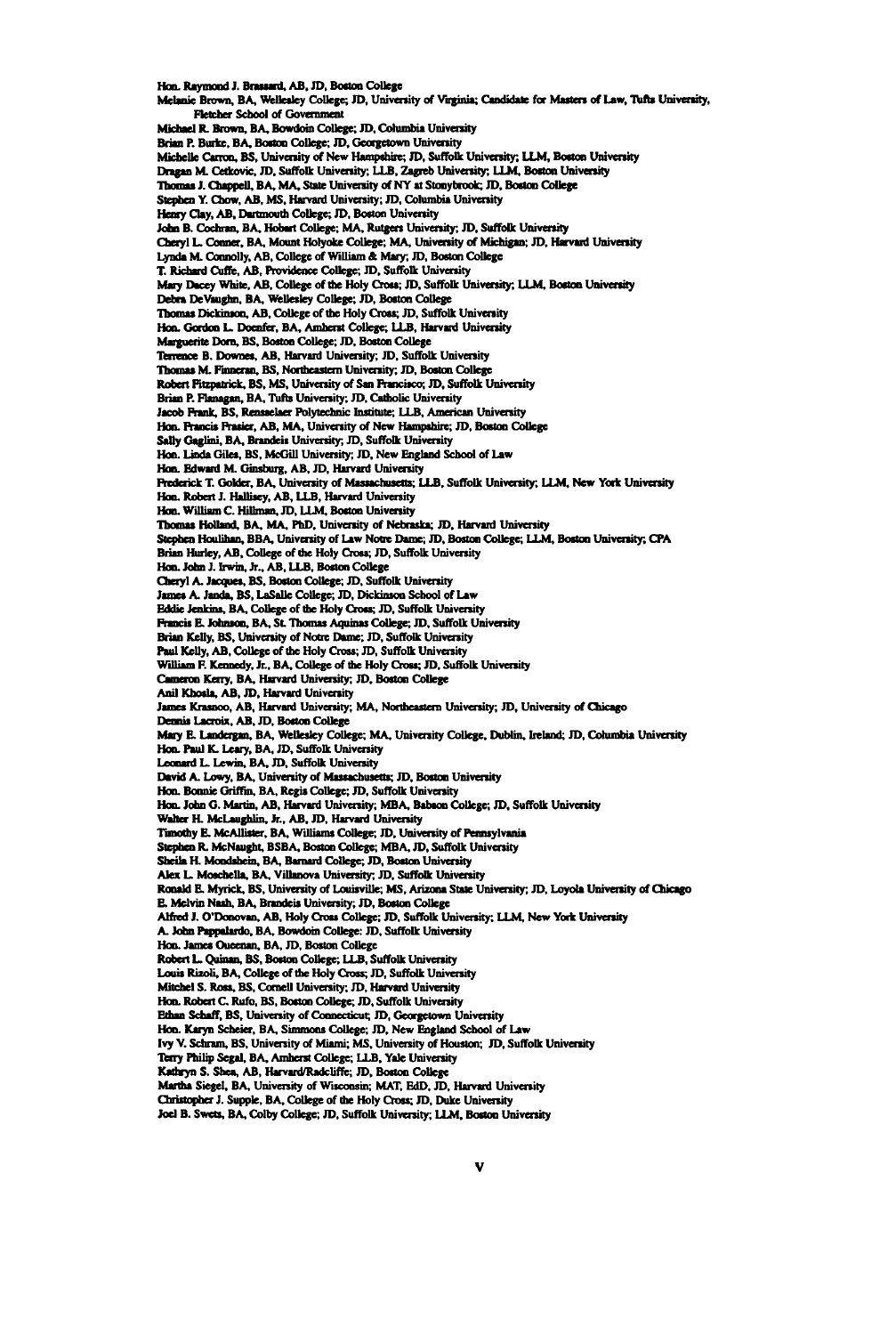Edward D. Tarlow, BS, Northeastern University; JD, Boston College; LLM, Boston University Hon. W. Stephen Thayer, Ill, BA, Belmont Abbey College; JD, John Marshall Kenneth Trevett, BA, Colgate University; JD, Suffolk University Thomas Turano, BS, MS, University of Rhode Island; ScM, Brown University; MS, Worcester Polytechnic Institute; JD, Suffolk University

William J. Wedge, BA, Dartmouth; JD, Suffolk University; LLM, Boston University Steven Weiner, AB, Harvard College; LLB, Yale University James Whitters, III, BA, Trinity College; JD, Boston College Richard L. Zisson, BS, Boston University; JD, Suffolk University

#### **CLINICAL FACULTY**

Nelson M. Azocar, BA, University of Massachusetts; JD, Northeastern University Christine Butler, BA, Salem State College; JD, Suffolk University Ellen M. Caulo, BA, JD, Boston College; Director, Prosecutor Program Maureen Monks, BA, University of Connecticut; JD, Boston University John David Schatz, BA, University of Massachusetts; JD, Suffolk University Douglas Smith, BA, University of Massachusetts, Amherst; JD, University of Texas

#### SPECIAL FACULTY FOR THE CLINICAL AND INTERNSHIP PROGRAMS

Janet Abrams, BS, Northeastern University; JD, New England School of Law Kerry Ahern, BA, University of Lowell; JD., New England School of Law Colleen Carroll, BA, Assumption College; JD, Suffolk University John Courtney, BA, University of Notre Dame; JD, Suffolk University Francis Doucette, BA, University of Massachusetts, Boston; MA, PhD, Harvard University; JD, Northeastern University Karen Hurvitz, BA, University of Pennsylvania; JD, LLM, Georgetown University John Julian, BA, UMass Amherst; JD, New England School of Law Ruth Kechejian, BA, Boston College; JD, New England School of Law<br>Sherry Leibowitz, BA, Brandeis University; JD, Boston University John Swomley, BA, Havenford College; JD, Boston University<br>Carla Tacelli, BA, Tufts University; JD, Suffolk University

#### WRITING ASSISTANCE AND ACADEMIC SUPPORT PROGRAM

Herbert N. Ramy, BA, University of Massachusetts/Amberst; JD Suffolk University Law School, Acting Director Lisa Freudenheim, BA, Tufts University; JD, New York University School of Law Lisa N. Healy, BA, Brown University; JD, Suffolk University Law School

#### **LEGAL PRACTICE SKILLS PROGRAM**

Kathleen Elliott Vinson, BA, Stonehill College; JD, Suffolk University, Director Julie Baker, BS, Massachusetts Institute of Technology; JD, Boston College Angela R. Caputo, BA, Boston College; JD, Suffolk University Wendy B. Davis, BA, University of Massachusetts; JD, Boston College Victoria DeMaret, BA, University of Washington; JD, College of William and Mary Geraldine Griffin, BA, Occidental College; JD, Suffolk University Consumer Chaines B. Bentley College; J.D. Suffolk University<br>
Elijip Kaplan, B.S. Bentley College; J.D. Suffolk University; J.D. Fordham University School of Law<br>
Elyse Diamond Moskowitz, BA, Binghamton University; J.D. Fo Ann McGonigle Santos, BA, Brown University; JD, Northeastern University Elizabeth Stillman, BA, Tufts University; JD, Northeastern University School of Law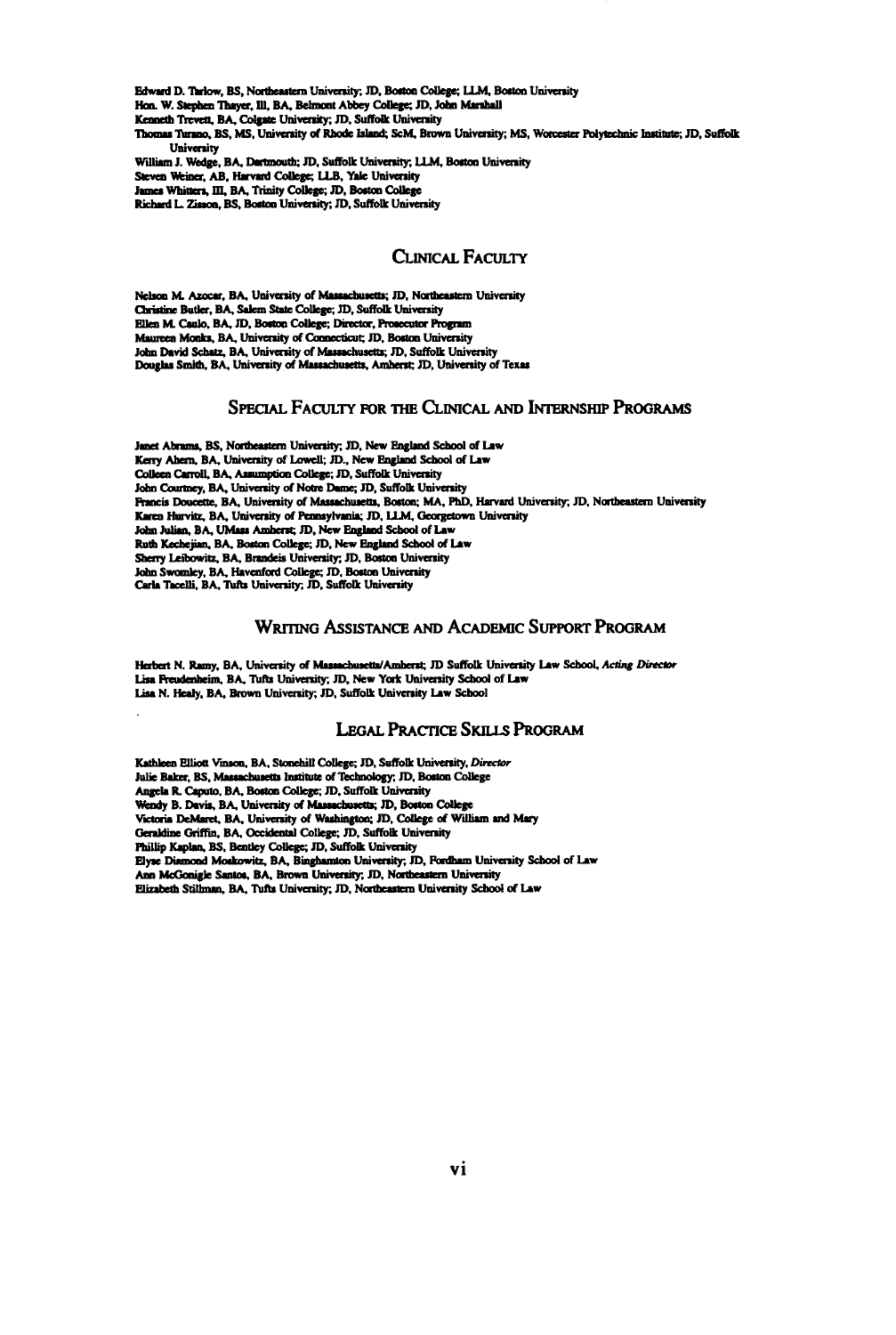#### **PROFESSIONAL LIBRARY STAFF**

Elizabeth M. McKenzie, BA, Thwnylvania University; **MSLS, JD.** University **of** Kentucky, *Director*

Susan **D. Sweegall,** BA. **MLS,** Syracuse University; **JD,** Suffolk University; *Assistant Directorfor Public Services*

David M. Turkalo, BS, University of Massachusetts-Dartmouth; MLS, University of Rhode Island; Assistant Director for Technical Services Madeline **Wright,** BA, Northestern University; **MIS,** Simmons College; *Pallor Librarian*

James **A.** Barrett, BA, Suffolk University;, **MLIS.** University of **Rhode Island;** *SjostemtTechnical Services Librarian*

Dominick **J. Grlo, BA,** Williams College; **MSLS,** School **of Librasy** Science, Columbia University; **JD,** Chicago-Ket **College.** *Compsar and Elecoonc Services Librarian*

Elizabeth **Gemelro,** BA, State University of New York **at** Stony Brook; **MIS,** State University of New York at Albmy; *Senior Reference*

Ellen Beckwoh. BA, University of South Florida; **MIS.** University of North Carolina; **JD,** Boston College; *Legoi Reference Librarian* Sonia Ensins **BA,** University of Massachusetts; **MIS,** Simmons College; *Senior Reference Librarian* **Ellen** V. *Delaney,* **BA,** Boston **College; MIS,** Simnons College; **JD,** New England School of **Law;,** *Legal Reference Librarian*

#### **SUFFOLK UNIVERSITY BOARD OF TRUSTEES**

W'lliam **J.** O'Neill, Jr., *Esq.. Chairman. Executive Wce President, Adinirawtion and Finance and Chief Financial Officer, Polaroid Corporation* Edward P. *McDonnell, Vie-Chairman, Senior Advisor to Joseph E. Seagraras & Sont*

Joseph B. Sltanahan, Jr., Esq., *Clerk, Shanahan Haladyra Law Offices*

*The* Hon. Marianne B. Bowler. *U.S. Magistrate Judge for the District of Maschsset*

*The* Hon. Lawrence L Cameron, *The Suflniva Grosp, Retired Chief Justce, District Courr Department South Boston Division*

Dorothy *A. Cawer Esq., Of Counel, Law Office of S. Anthony Caprera*

John M. *Cecroran. Partner, Perkins, Smith & Cohen U.P*

*Gerard* F. Doherty, **Esq.,** *Boston*

Dennis *M.* Duggan, *Jr. Esq., Partner, Peabody & Brown*

**Mary** R. *Fetris, Tax Auditor, U.S. Treasury Department*

Francis X. Flannery, *Vice President and Treauer, Suffolk University*

Leonard Floreac, *Wallace SIversrmth Internatiornl Silver*

**Margaret A.** Geraghty

**Michael** *K.* Gilis. **Esq.,** *Gillis & Bikofty, P.C.*

Jeanne *M.* Hersion, **Esq.,** *Retired Vise President and Associate Counsel, Boston Safe Deposit and Trut*

*General* Joseph *. Hoar, USMC, (Reared) J. P. Hoar and Associates, Inc.*

*J.* Robert Johnson, *FouwdeviPwident. Yankee Marketers Inc.*

Richard *J. Laon,* **Esq.,** *Partner, Baker and Hosteder Wathington, D.C.*

*The* Honarable Paul *.* Liacos, *(Retired) Chief Justice of the Masachusetts S pnme Judicial Court*

*James* **F.** limihan, **Esq.,** *Law Office of James F. Linnehan*

**The** Honorable John Joseph Moakley *US Congresmsan*

Brian T. **O'Neill,** *Esq., Law Offices of Brian T O'Neill. PC.*

Carol Sawyer *Parka, President Sawyer Enterprises*

David **J.** Sargent, **Esq.,** *President, Suffolk University*

Elaine **M.** Schoster

**John C. Sculy, CLU,** *President and Chief Execurie Offcer LMRA Internaond*

James F. Sullivan, **Esq.,** *The Sullivan Group*

Richard *J.* Triflro. Esq.

Fruasnis **M.** Vka, *Parner, Vazza Assocates*

Harry *Zon. Ph.D., Professor of Gerrman Emeritus. Brandeis University*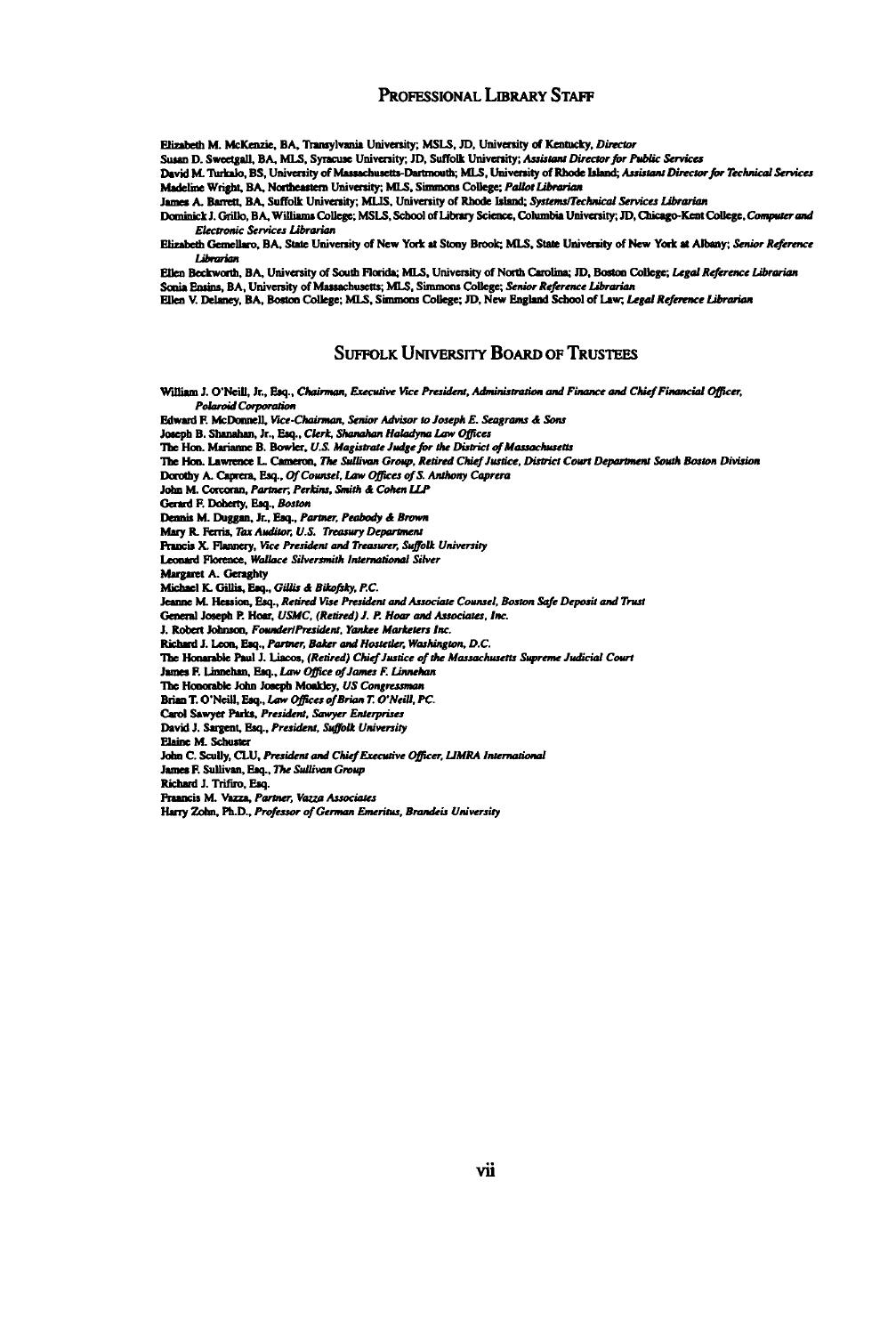$\mathcal{L}^{\text{max}}_{\text{max}}$  .